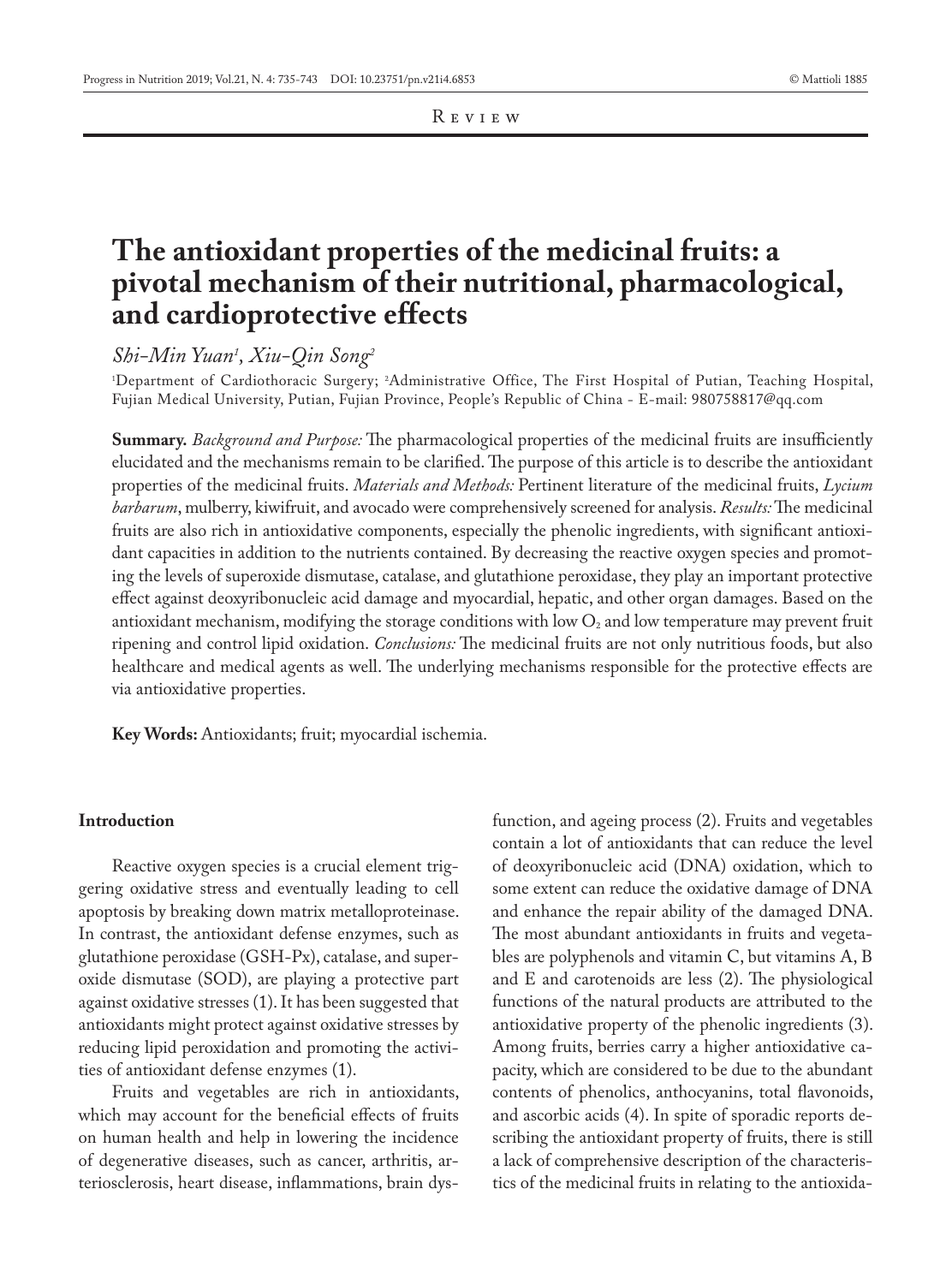tive capacities. This review aims to give a comprehensive description in this respect.

#### *Lycium barbarum*

# *Ingredients and mechanisms*

Fruits of *Lycium barbarum*, also named *Fructus lycii* when dehydrated, are well-known in traditional Chinese medicine for longevity, vision, wellness, and headaches (2). *Lycium barbarum* is rich in nutrients, including *Lycium barbarum* polysaccharides, fats, proteins, amino acids, taurines, betaines, vitamins, and trace elements (iron, zinc, phosphorus, and calcium). These components can maintain normal cell development, improve the repair ability after gene damage and accelerate the reverse of aging process. *Lycium barbarum* has many physiological effects, such as enhancing immunity, reducing blood fat, protecting liver, anti-tumor, antiaging, and antistress effects and so on (5). *Lycium barbarum* polysaccharide is one of the most important active components. It has multiple biological and pharmacological properties, such as anticancer, antifatigue, neuroprotective, antioxidant, hypoglycemic, fertilityprotective, and immunomodulating functions (6). In recent studies, it has been found that the flavonoids from the fruits of *Lycium barbarum* protect the blood cells and mitochondria against oxidative damages (7). In the experimental studies, *Lycium barbarum* has been shown to have antioxidant, immunoenhancing, radioprotective, and antiaging effects (2). The antioxidant activity was measured by using 1,1-diphenyl-2-picrylhydrazyl (DPPH) radical scavenging method showed that the antioxidant capacity of *Fructus lycii* was higher than that of the fresh fruits, in line with the results obtained for total phenolic contents (2). The antioxidant capacities detected by Folin-Ciocalteu, DPPH and Fenton methods showed similar results. However, the extracts of the non-defatted *Fructus lycii* had stronger antioxidant activities than that of the defatted under the same extraction condition (8).

#### *Pharmacology*

In patients taking fruits of *Lycium barbarum*, the DNA repair capacity in human lymphocytes and the activities of SOD and catalase were remarkably increased and the lipid peroxidase activity was significantly decreased (9). A study revealed that treatment with a longer duration and higher doses of *Lycium barbarum* polysaccharide (100 and 200 mg/kg) decreased the apoptotic rate fully and significantly (6). The effect of *Lycium barbarum* polysaccharide extracted from *Lycium barbarum* were also investigated on the proliferation rate, cell cycle distribution, and apoptosis in the human hepatoma QGY7703 cell line, by which it was discovered that *Lycium barbarum* polysaccharide treatment caused inhibition of QGY7703 cell growth with cycle arrest in the S phase and apoptosis induction (10). *Ginseng*-*Lycium barbarum* Decoction (formula: *Ginseng* 10 g, *Lycium barbarum* 10 g, longan pulp 10 g, and jujube 9 pieces) that were prepared by frying *Ginseng* for 20 minutes and boiling 10 minutes by adding other drugs showed satisfactory effects for the treatment of chronic heart failure. With one dose per day for a 5-day treatment course, the total effective rate was 95.8% for the experimental group and 87.6% for the control (11).

# *Food therapies*

At present, there are at least 60 kinds of *Lycium barbarum* diet recipes, which are top grade tonifying substances for the liver, kidney, and lung, such as medlar broth (pork tenderloin 200 g and *Lycium barbarum* fruit 50 g), medlar chicken juice corn soup, and *Lycium barbarum*-Chinese yam milk soup, and *Ginseng*-*Lycium barbarum* wine, *etc*.

# *Product development*

*Lycium barbarum* and its extract are suitable for the development of daily chemical and nursing products. They can be used as a supplement of hair cosmetics for preventing alopecia, maintaining the color and nutrition of hair and promoting hair melanin. As a supplement of facial cosmetics, they nourish the skins and keep facial skin smooth and delicate. They also serve as infant care products (12).

# **Mulberry**

# *Ingredients and mechanisms*

The mulberry belongs to the *Morus* genus of the *Moraceae* family. Mulberry contains nutrients necessary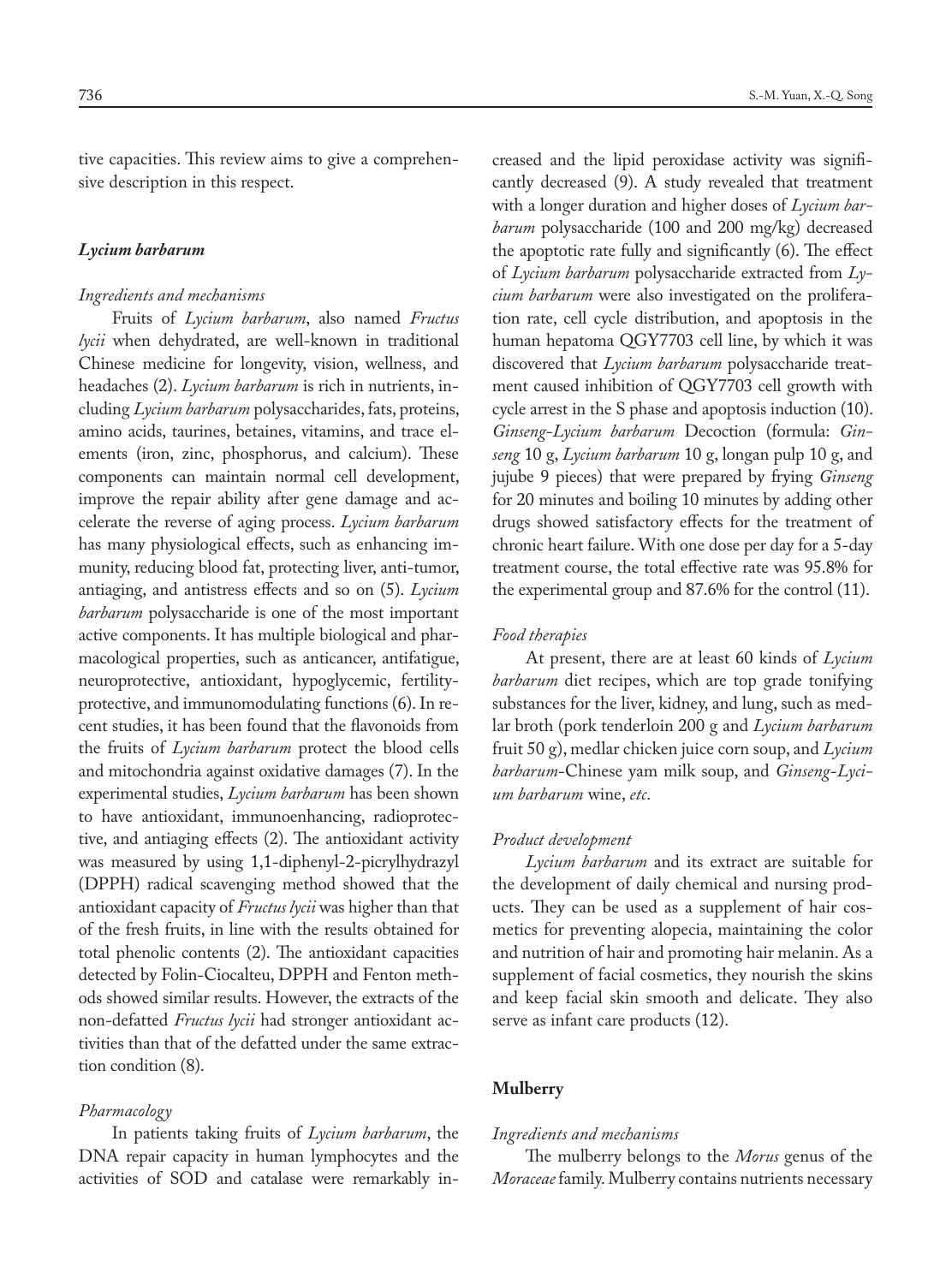for the human body, including protein, polysaccharides, alkaloids, cardiac glycosides, anthocyanins, lipids, free fatty acids, alcohols, volatile oils, tannins and cyanidin, essential amino acids, vitamins, and minerals (13). Mulberry fruits are also rich in organic acids, such as malic, citric and tartaric acids. The essential fatty acids, vitamins, and polyphenols that contain in the fruits are potent antioxidants (14). When the experimental diets of mulberry fruits were fed to Sprague-Dawley rats, hepatic GSH-Px, catalase, and 3-hydroxy-3-methylglutaryl-coenzyme A (HMG-CoA) reductase activities were increased in all experiemtal groups comparing with those with normal diets (15). The cytoprotective effects of cyanidin-3-glucoside (C3G) isolated from mulberry fruit against pancreatic β-cell apoptosis caused by hydrogen peroxide  $(H_2O_2)$ -induced oxidative stress showed that the C3G-treated cells were associated with a significant dose-dependent increase of intracellular reactive oxygen species-scavenging activity, 19.4% and 33.8% at 50 and 70 μg/mL C3G, respectively, and C3G exerted protective effects against oxidative stress-induced apoptosis in MIN6N β-cells by inhibiting DNA fragmentation, and protected pancreatic β-cells against cell death by inactivating caspase-3 and by regulating the phosphorylation of extracellular signal-regulated kinase (ERK) and p38-mitogen activated protein kinase (MAPK) (16). A polysaccharide purified from mulberry fruits was found to stimulate murine macrophages to release chemokine and proinflammatory cytokines (17). After hydrogen peroxide treatment, apoptosis-like morphologic changes, such as shrinkage, detachment, and cytoplasmic condensation, were observed, and were inhibited in the presence of mulberry extract (18). Mulberry polysaccharide treatment at appropriate concentrations significantly increased the proliferation of splenocytes via modulating the proapoptotic protein Bak and antiapoptotic protein B-cell lymphoma 2 (Bcl-2) expression ratios, suggesting that mulberry polysaccharide protects primary immune cells from apoptotic cell death. Polysaccharides isolated from strawberry and mulberry juice modulated Bak and Bcl-2 protein levels in murine primary macrophages. Furthermore, a negative correlation between the cytokine secretion levels and Bcl-2 protein levels suggested that proinflammatory interleukin (IL)-1β and IL-6 decreased Bcl-2 levels in

the lipopolysaccharide-stimulated macrophages. The results showed that IL-4, -5, -10 and -12 and tumor necrosis factor-α levels secreted by the mulberry polysaccharide-treated splenocytes significantly increased in a concentration-dependent manner (19).

# *Pharmacology*

- 1) Antioxidant: Mulberry polysaccharide can eliminate free radicals, playing antioxidant and antiaging roles. Mulberry polysaccharide has an obvious hypoglycemic activity, and it keeps blood sugar in normal range. The antiaging effect of mulberry is carried by mulberry anthocyanins, which show enhanced antioxidant capacity to Drosophila in inhibition of lipid peroxidation (13). Both *Panax Notogineng* suspension and mulberry extract improve activities of SOD and GSH-Px, and reduce malondialdehyde (MDA) content in the serum and liver of mice. The effect of mulberry extract was obvious on GSH-Px, while *Panax Notoginseng* suspension had more apparent effect on SOD. Therefore, both *Panax Notoginseng* and mulberry extract had antioxidant and antiaging functions (20). In D-galactose-induced aging mouse model, the serum and liver SOD, GSH-Px activities, and MDA content were investigated after oral mulberry extract of different doses (2, 4 and 6 g/kg/day) for 40 days. As a result, the mulberry extract could improve liver SOD and the GSH-Px activity, and reduce MDA content. Low-dose mulberry extract increased the serum SOD and GSH-Px activity, and MDA content decreased significantly (21).
- 2) Blood lipid regulation and anti-arteriosclerosis: The New Zealand white rabbit hyperlipoidemia model was given mulberry sarcocarp extract by intragastric administration at low-dose (1 g/kg), middle-dose (5 g/kg) and high-dose (10 g/kg). The serum lipoid was determined 0, 2, 4, 6 and 8 weeks after administration. Compared with the control animals, the serum levels of total cholesterol and triglyceride of the experimental group with extract from mulberry sarcocarp significantly decreased. The serum levels of low-density lipoprotein and apolipoprotein B of the middle- and high-dose mulberry sarcocarp extract groups also significantly decreased. The levels of high-density lipoprotein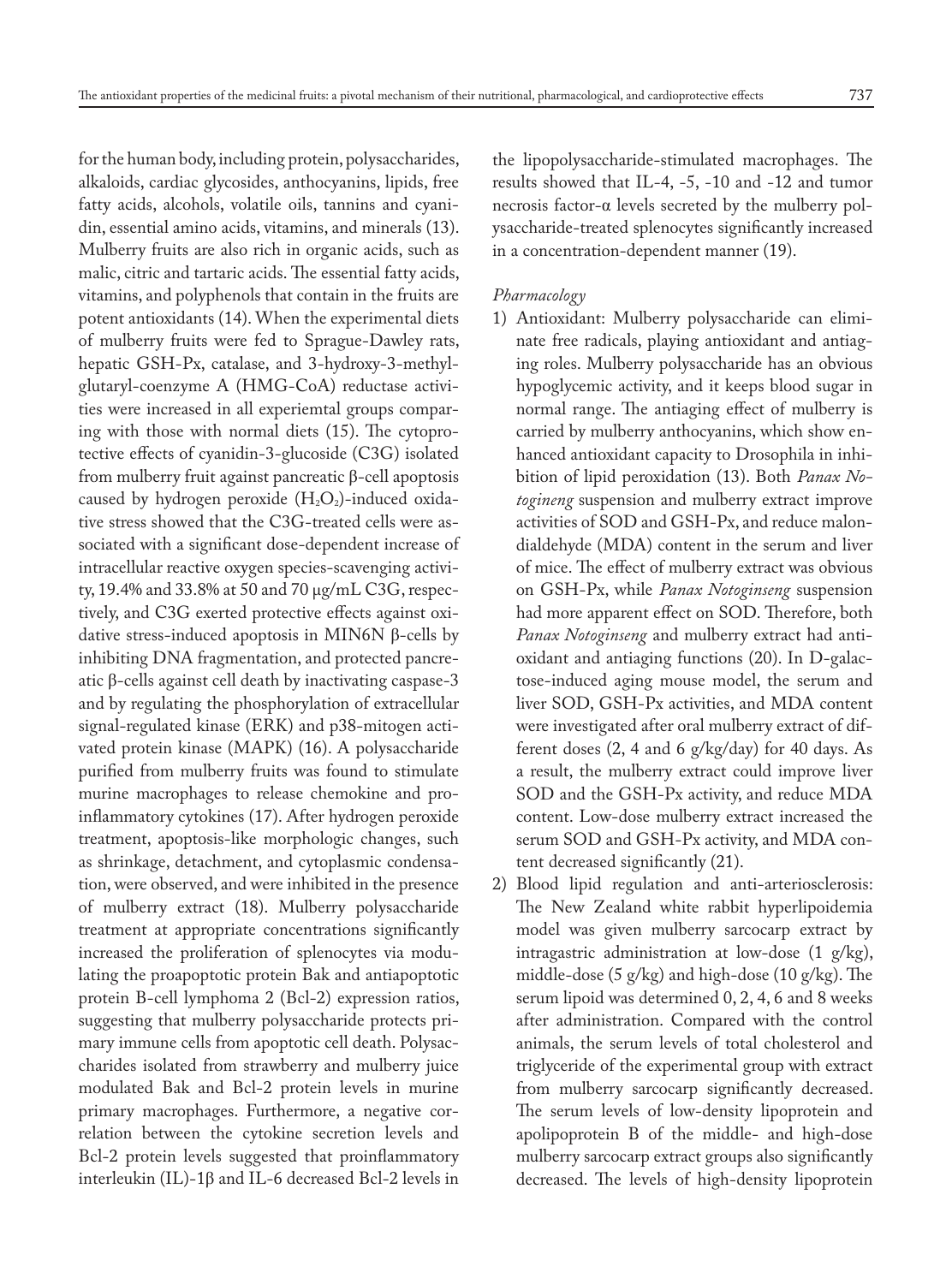and apolipoprotein  $A_1$  of middle- and high-dose mulberry extract groups increased (22). An immunohistochemical study also revealed that with lowand middle-dose mulberry extract, expressions of intercellular cell adhesion molecule-1 (ICAM-1) were downregulated somewhat in the rabbit aorta and coronary artery, but weak positive staining in the high-dose rabbits, indicating the role of the extract in inhibiting atherosclerotic process (23).

- 3) Hematological functions: Pharmacological research confirmed that mulberry has immunoenhancing function by strenghthing the phagocytic function of animal macrophages, promoting T lymphocyte maturation, and participating in the killing effect of T cells on the target cells. It might decrease the sodium-potassium adenosine triphosphatase (Na+ -K+ -ATP) activity of erythrocyte membrane, promoting the growth of hematopoietic and granulocyte progenitor cells, promoting lymphocyte transformation, and increasing peripheral white blood cells (24). Mulberry xanthan gum showed good effects for the treatment of chronic idiopathic thrombocytopenic purpura (13).
- 4) Treatment of alopecia areata: By using the plum blossom needle combined with mulberry *Shengfa* Decoction for the treatment of alopecia areata, 42 patients were cured with significant effects (13).

# *Food therapies*

The recipes of food products include: 1) Concentrated mulberry jam, which is good for *yin* deficiency, thirsty throat, dizziness, and constipation; 2) Mulberry honey cream, which is prepared by the use of mulberry and proper amount of honey, by which the mulberry decoction is simmered to boil cream, honey is then added and mixed, to drink, 10-15 g each time, 2-3 times a day. It is suitable for nourishing the blood, *yin* deficiency caused by premature graying, dizzy, women's menstruation, and amenorrhea; 3) Mulberry-*Linearstripe Rabdosia* granules, which is composed of mulberry, *Linearstripe Rabdosia*, *Herba Artemisiae Scopariae*, *Schisandra*, and other herbs, is effective for clearing away the *heat* and detoxification, and is indicated for patients with *dampness*-*heat*-induced hypochondriac pain, jaundice, acute and chronic hepatitis, and liver damage; 4) Mulberry *Cistanche* Decoction, which is prepared with

dried mulberries 20 g, *Cistanche deserticola* 15 g, black sesame 10 g, and fried fructus 6 g, cooked together for 1 hour. To take it with proper amount twice daily, and it is good for nourishing the kidney and intestine and for the treatment of constipation; 5) Mulberry nut porridge, which is prepared with mulberry 75 g, raisins 50 g and *Semen Coicis* 50 g, cooked together into porridge, suitable for the treatment of chronic nephritis and cardiac edema; and 6) Mulberry consumptive thirst juice: Mulberry 15 g, and *Rehmannia glutinosa*, *Radix Scrophulariae*, and *Ophiopogon japonicus* 20 g each, are decocted for juice with supplement of crystal sugar, one dose daily. It can nourish *yin* and increase fluid, and suitable for the treatment of thirst due to insufficiency of body fluid, lung dryness due to *yin* deficiency, and consumptive thirst.

# *Product development*

Mulberry vinegar drink green tea, one of the mulberry products, has been developed and it showed superior antioxidant DPPH-scavenging capacities (25). Mulberry can also be processed into other health care products, such as canned mulberry, mulberry beverage, mulberry wine, dried mulberry fruit, mulberry juice, mulberry jam, mulberry dew, mulberry pigment, mulberry jelly, and mulberry ice cream, *etc*. (26).

Mulberry extract can also be used in hair care cosmetics. The products include mulberry hair oil, mulberry mousse, mulberry shampoo, mulberry hair tonic, mulberry hair cream, mulberry hair conditioner, and mulberry dyeing shampoo, *etc*. (26).

# **Kiwifruit**

# *Ingredients and mechanisms*

Kiwifruits contain a variety of bioactive ingredients including ascorbic acid, carotenoids, dietary fiber, minerals, and phenolic compounds. The bioactive compounds contained in kiwifruits differ depending on cultivar, genotype, growing place, and degree of maturity of the fruits. The correlation coefficients between the total phenolics and the antioxidant capacity of kiwifruits measured by using the 2,2-azinobis (3-ethyl-benzothiazoline-6-sulfonic acid) (ABTS), DPPH, and the oxygen radical absorption capacity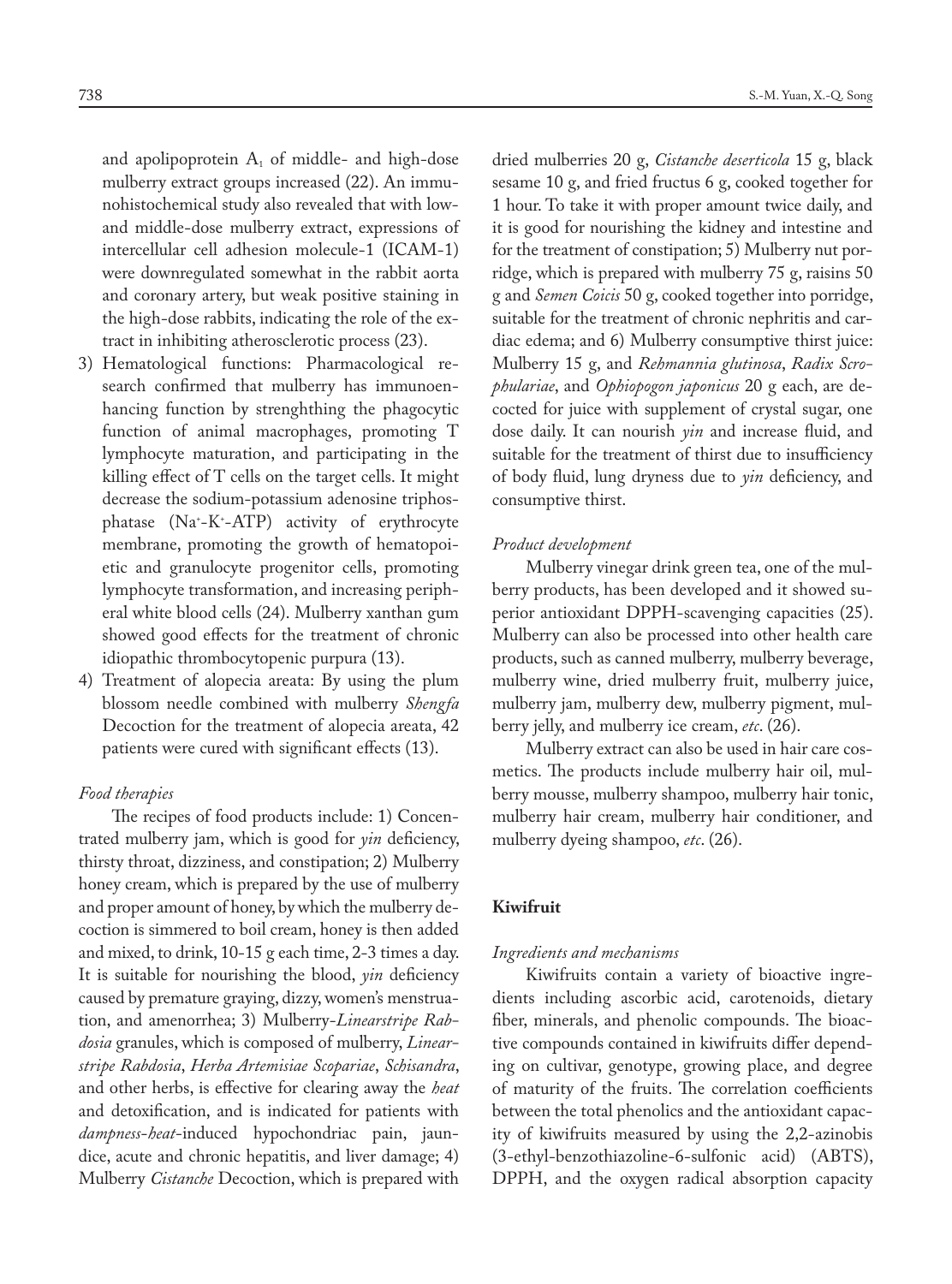(ORAC) methods suggested that the phenolic compounds contribute more than flavonoids to antioxidant capacity. Among various ripe kiwifruits, 'Bidan' had the highest total phenolics and antioxidant capacity, but the lowest total flavonoids; whereas 'Chiak' had the highest level of total flavonoids, but the lowest antioxidant capacity (27). The methanolic extracts contain significantly lower amount of polyphenols than the hydrolyzed extract with the solvent with combined methanol and acid (28). The antioxidant activities varied among the kiwifruit samples as determined by various used assays: the highest was with ferric reducing antioxidant power (FRAP), intermediate with DPPH, and the lowest with ABTS (29). The results of the determined antioxidant activities of the investigated kiwifruit samples varied greatly. The data depended on the extraction procedure of the kiwifruit: solvent used (acetone, methanol, and water), duration, and the temperature of extraction (29).

Kiwifruit extracts have potent fruit-derived antioxidant capacities showing a preventive effect against certain cancers and cardiovascular disease. *In vitro* experiment revealed that aqueous, 70% ethanol, and linoleic acid emulsion kiwifruit extracts at 50 mg/mL showed antioxidant activities of 72.31%, 70.75%, and 96-98%, respectively. The inhibitory activity against angiogensin I-converting enzyme of kiwifruit extracts was 21-26% at 10 mg/mL, and was 46-49% at 50 mg/ mL, and that against HMG-CoA reductase was 13- 14% at 10 mg/mL and was 19-30% at 50 mg/mL, indicating that the cardiovascular protective effects of kiwifruit relied on the oxidative components, including vitamins, carotenoids, polyphenols, and flavonoids (30). Consumption of the fruit may decrease oxidative DNA damage in human cells owing to its potential antioxidant properties, and its effectiveness at decreasing oxidative DNA damage has been proved by in *ex vivo* and *in vitro* experiments, which proved it to be more potent than vitamin C in protecting DNA from damage (31).

# *Pharmacology*

Kiwifruits are rich in vitamins, especially vitamin C. It also contains a variety of amino acids, actinidine, proteolytic enzymes, tannin, and trace elements. It contains cellulose and pectin, which promotes intestinal peristalsis. Researches revealed that kiwifruit can be used as an antidote to mercury, which reduces blood mercury and improves liver function (32). Kiwifruit showed protective mechanisms by antagonizing against chromium-induced cytotoxicity, cyclophosphamide-induced mutations and lipid peroxidation, reducing nitrite toxicity, and improving immune functions (33). Pharmacological studies have shown that kiwifruit and juice products can prevent carcinogens from forming in the body and lower blood lipids. In general, Kiwifruit has preventive and therapeutic effects on cancer, hypertension, hyperlipemia and coronary heart disease (32).

It has been reported that  $H_2O_2$ -induced DNA damage could be abated and the antioxidant capacity was significantly improved after taking a large amount of kiwifruits, thereby reducing the mutagenic effects in relation to carcinogenesis (34). Motohashi et al. (35) found five fractions of kiwifruit  $H_1$ ,  $H_2$  (hexane extract),  $A_1$ ,  $A_2$  (acetone extract), and  $M_2$  (methanol extract) showed selective cytotoxic activity against human oral tumor cell lines. Kiwifruit polysaccharide has an anti-tumor effect, and it can inhibit the growth of cancer cells and induce apoptosis of cancer cells via the signaling pathways related to gastric cancer, including epidermal growth factor receptor/Ras/MAPK, protein kinase C, phosphatidylinositol 3-kinase, and transforming growth factor-β signaling pathways (36).

Kiwifruits showed obvious anti-myocardial ischemia effect. They could reduce the myocardial infarction area of the rat myocardial ischemia model made by coronary artery ligation. They could also increase the coronary blood flow in isolated guinea pig hearts and to decrease the heart rate and myocardial contractility (37). Experiments revealed kiwifruits contained arginine and glutamic acid salts, which were helpful in dilating the arterioles as what the vascular dilating agents did, thereby improving blood circulation and preventing thrombus formation. They could be used as a supplement to the human body for magnesium deficiency caused by cardiac diseases, such as myocardial infarction and hypertension.

Clinical observations revealed that *Actinidia chinensis* juice syrup (30 mL, three times daily, taken for 12 months) could prevent atherosclerosis and cardiovascular diseases by lowering blood cholesterol, triglyc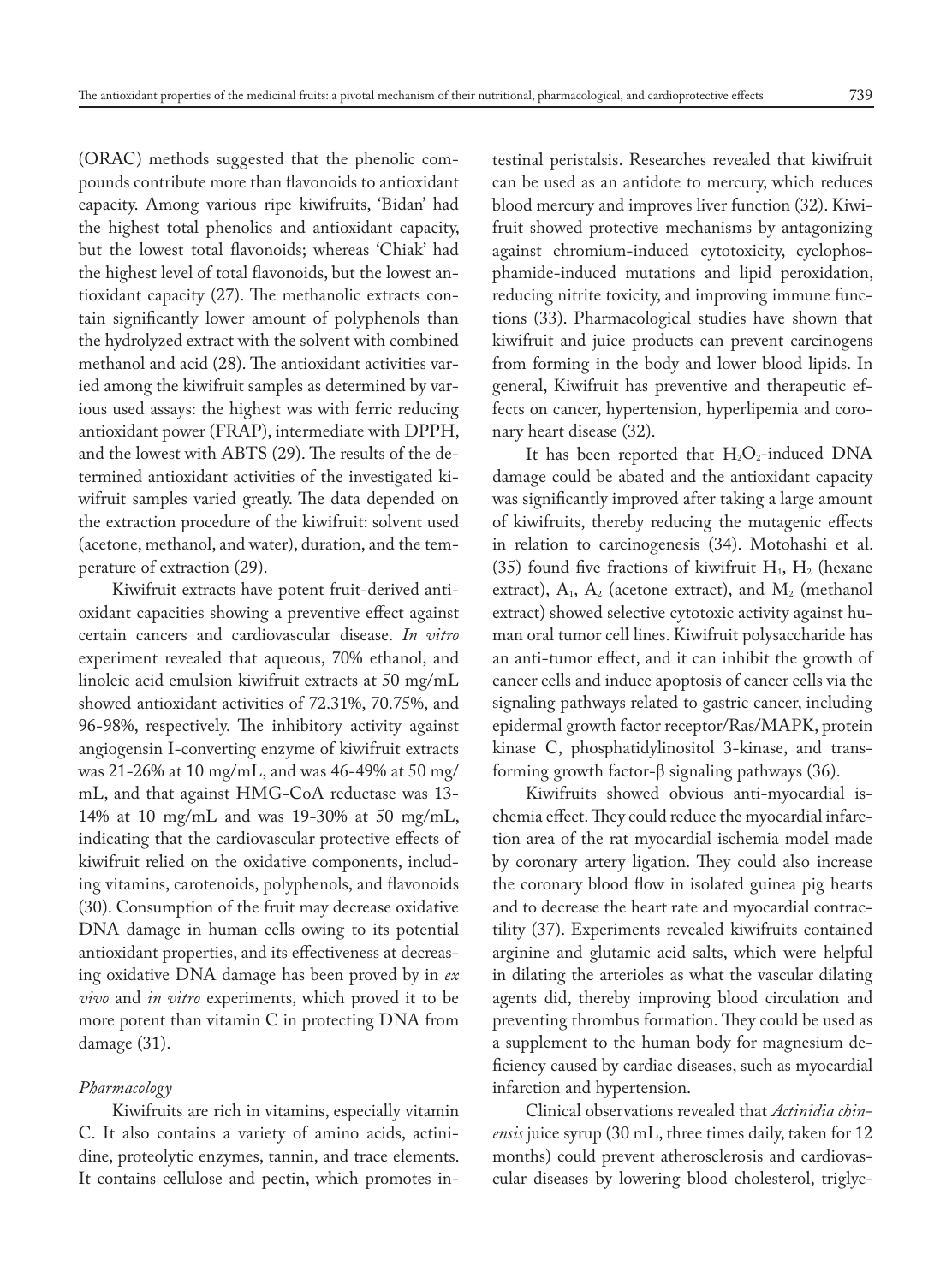eride, and low-density lipoprotein, and increase blood high-density lipoprotein level of patients with hyperlipidemia (38).

# *Health care*

Nutritional effects: Kiwifruits contain a lot of vitamin C and minerals. Therefore, they are especially suitable for supplementing the electrolyte loss due to physical exercise. Meanwhile, kiwifruit juice contains 5% carbohydrate, which is conducive to keep the glucose level stable during strenuous exercise. The investigations showed that kiwifruit beverage could enhance the physical fitness of the athletes, increase blood cell density, maintain blood glucose within normal limit after a 2.5-hour exercise, and improve the insulin and vitamin C levels as well.

As a natural sugar alcohol, inositol contained in kiwifruit has a positive effect on glucose metabolism, and the supplement of inositol can improve the nerve conduction speed. As a second messenger in cell signal transduction, inositol serves as a regulator of hormones and nerve conduction in the cells.

Kiwifruits also contain healthful carotenoid (carotene, lutein, and yellow pigment), phenolic compounds (anthocyanins), and antioxidants, thereby capable of supplementing sufficient vitamin C for those working in a high temperature environment and in plateau pastoral areas, and for patients of extensive burn and vitamin deficiency. Kiwifruits are beneficial for the occupational diseases poisoned with lead, mercury and other materials, and also show preventive and curative effects for radioactive damages (39).

#### *Product development*

The pertinent products that have been under production include kiwifruit wine and low sugar preserved kiwifruit, *etc*.

# **Avocado**

#### *Ingredients and mechanisms*

Avocado is a widely grown and consumed fruit. It is rich in nutrients but low in calories, sodium, and fats. Besides, it contains a large amount of potent antioxidants (monounsaturated fatty acids, fiber, vitamins B and E, and phytosterols), essential nutrients (monounsaturated, oleic acid, and polyunsaturated fats linoleic and linolenic acids), and potentially cancer-preventing phytochemicals (polyphenols, proanthocyanidins, tocopherols, carotenoids, β-sitosterol, β-carotene, lecithin, minerals, and vitamins A, C, D, and E).

# *Pharmacology*

Medical and health care effects: Avocado oil contains a lot of unsaturated fatty acids, which can reduce blood lipids as evidenced by clinical observations. After the rat hyperlipidemia models were treated with avocado fruit pulp (2 mL/rat/day, orally) for 10 weeks, the serum hepatic enzymes, bilirubins, and liver and heart MDA levels were significantly reduced in a dose-dependent manner (40).

Avocado fruit is a high energy, low sugar food for people with diabetes. Avocado peel tea drinking plays a certain role in the remission of diabetes. The avocado fruits can also reduce blood lipid and is effective for scleroderma, periodontitis, and spinal epiphysis, *etc*. Professor Paul Spagnuolo from the University of Waterloo has discovered a lipid in avocados may eliminate the source of acute myeloid leukemia by targeting leukemia stem cells (41).

In the mesocarp tissues, C7 sugars and particularly mannoheptulose, playe a major antioxidant role. Cowan (42) proposed that C7 sugars have various important functions, among which is protection of certain key enzymes essential for fruit growth and development from damage by reactive oxygen species. Vinokur and Rodov (43) reported on the lipophylic versus hydrophilic radical scavenging activity of avocado. Certain C6 sugar alcohols (sorbitol and mannitol) act as antioxidants (44). *In vitro* and *in vivo* studies illustrated that the avocado nonsaponifiable fraction was a very potent antioxidant with 3-fold higher DPPH radical scavenging capacity and 20-fold higher ferric iron reducing ability, comparing with the fat soluble vitamin, α-tocopherol (45). When avocado extract (1 mL/kg body mass, for 30 days) was employed to the diethylnitrosamine-treated rats, the liver tumor necrosis factor-α, cyclooxygenase-2, lipoxygenase, caspase-3, DNA fragmentation, nitric oxide, MDA, and total protein decreased remarkably to the levels of the diethylnitrosamine-untreated control rats (46).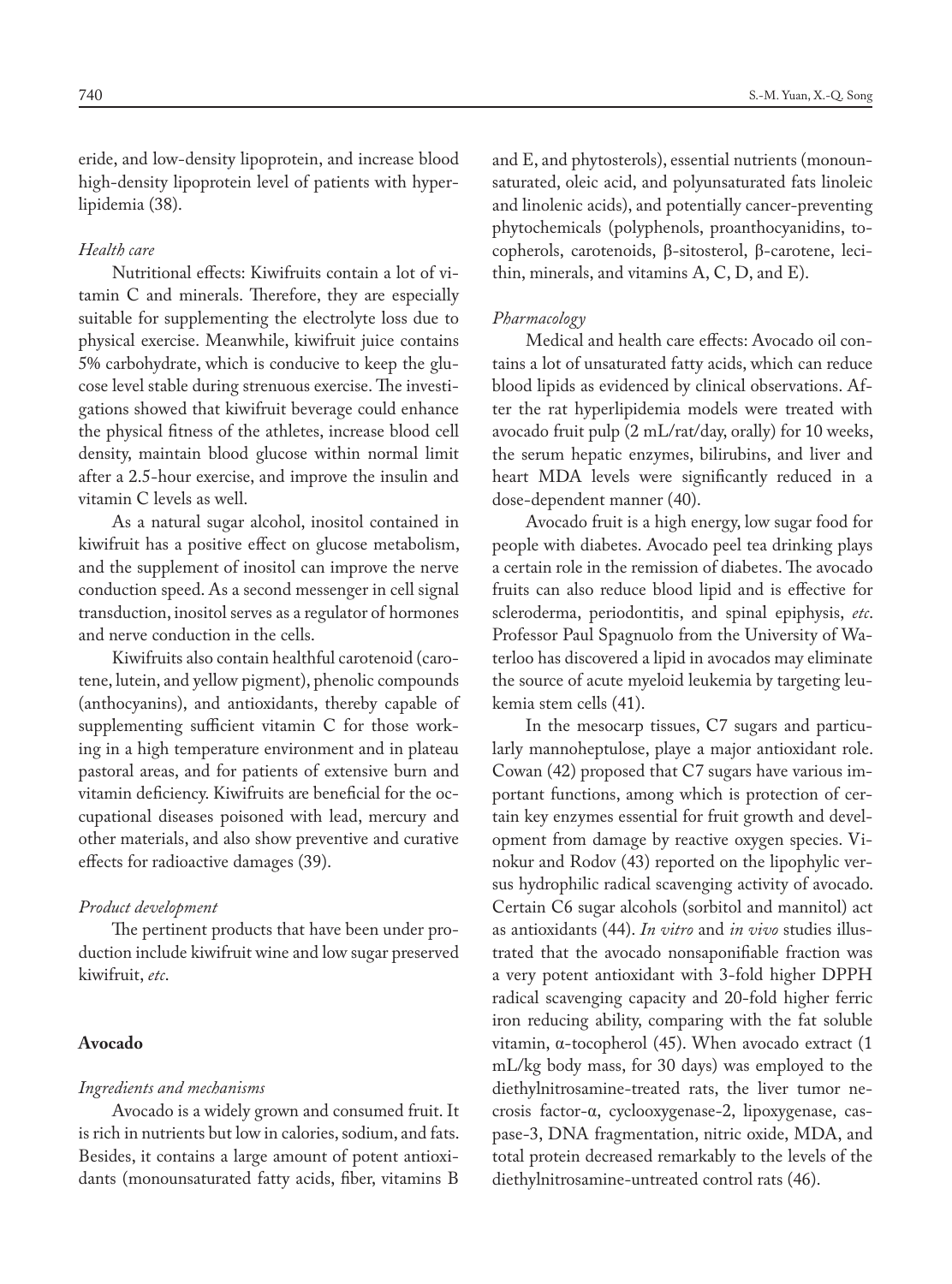Low  $O_2$  atmospheres could influence post-harvest physiology and quality of fruit. Avocados that were treated with combined 1-methylcyclopropene and low  $O_2$ , and stored under low temperature conditions showed lowered peroxide levels and increased iodine levels and SOD activities, by which lipid oxidation and ripening were effectively controlled (47). The control treatment with refrigeration maintenance showed increased antioxidant capacity and total phenolic compound content over the storage (48). However, the effects of 1-methylcyclopropene on oxidative features of avocado fruit were limited to a study of polyphenol oxidase and peroxidase activities associated with low temperature-induced mesocarp browning (49).

#### *Food therapy*

Avocado, a favorite food and fruit with high energy and low sugar, is an important raw material for food and beverage industry. Nutritional experts recommended that eating half an avocado fruit daily could enhance the short-term memory. In addition to be a fresh food, avocado can be made into salad, fruit juice, jam, and powder, *etc*. In the Canary Islands, Spain, there have been dozens of avocado food formulae, including 5 kinds of salads, 12 kinds of vegetable muds and jams, and 16 kinds of dishes. The formulae of guacamole amount up to 53, such as the Asian guacamole, *Asparagus officinalis L.* guacamole, broccoli guacamole, grilled onion guacamole, sweet pea guacamole, and bean curd guacamole. In South Africa, avocado pulp is also used as a baby food.

# *Product development*

Avocado oil is a widely used high-quality raw material for cosmetic products owing to its ingredients of unsaturated fatty acids and vitamins, especially vitamin E and carotene, with strong ultraviolet radiation absorbing and sunscreen capacities. Avocado oil, because of its deep color, is not applicable for a direct use as cosmetics until proper decolorization. Avocado oil is non-toxic and non irritating to the skin. In addition to the general grease compositions, avocado oil also contains the effective components of plant sterol, ergosterol, folate, inositol, phosphoric acid, and lecithin, *etc*. Therefore, it has better lubricity, mildness, emulsification, and stability. The permeability of the skin by applying it is stronger than that by using lanolin. It also has a certain effect on inflammation and acne. At present, in the United States, Japan, and China, avocado oil is widely used for cosmetic product developments, such as skin cream, cleansing cream, nutrition cream, and sunscreen cream, *etc*. (50).

# **Conclusions**

The medicinal fruits are rich in antioxidative components, especially the phenolic ingredients, with significant antioxidant capacities in addition to their high nutritional values. By decreasing the reactive oxygen species and promoting the levels of SOD, catalase, and GSH-Px, *etc*, they play an important protective effect against DNA damage, and myocardial, hepatic, and other organ damages. Based on the antioxidant mechanisms, modifying the storage conditions with low  $O<sub>2</sub>$ and low temperature may prevent fruit ripening and control lipid oxidation. The medicinal fruits are not only nutritious foods, but also healthcare and medical agents as well.

# **References**

- 1. Han X, Zhu S, Wang B, Chen L, Li R, Yao W, Qu Z. Antioxidant action of 7,8-dihydroxyflavone protects PC12 cells against 6-hydroxydopamine-induced cytotoxicity. Neurochem Int 2014;64:18-23. doi: 10.1016/j.neuint.2013.10.018
- 2. Ionică ME, Nour V, Trandafir I. polyphenols content and antioxidant capacity of Goji fruits (Lycium chinense) as affected by the extraction solvents. South West J Hortic Biol Environ 2012;3(2):121-9.
- 3. Ness AR, Poweles JW. Fruit and vegetables, and cardiovascular disease: a review. Int J Epidemiol 1997;26:1-13.
- 4. Kivi AR, Sartipnia N. Antioxidant activity and antioxidants of raspberry and mulberry fruit. J Bio Env Sci 2014;5(3):29- 35.
- 5. Luo Q, Yan J, Zhang SH. Effect of Lycium barbarum polysaccharide on anti fatigue in mice. Med J Wuhan Univ 1999;20(4):265-9.
- 6. Zhou J, Pang H, Li W, Liu Q, Xu L, Liu Q, Liu Y. Effects of Lycium barbarum polysaccharides on apoptosis, cellular adhesion, and oxidative damage in bone marrow mononuclear cells of mice exposed to ionizing radiation injury. Biomed Res Int 2016;2016:4147879. doi: 10.1155/2016/4147879
- 7. Luo Q, Cai Y, Yan J, Sun M, Corke H. Hypoglycemic and hypolipidemic effects and antioxidant activity of fruit ex-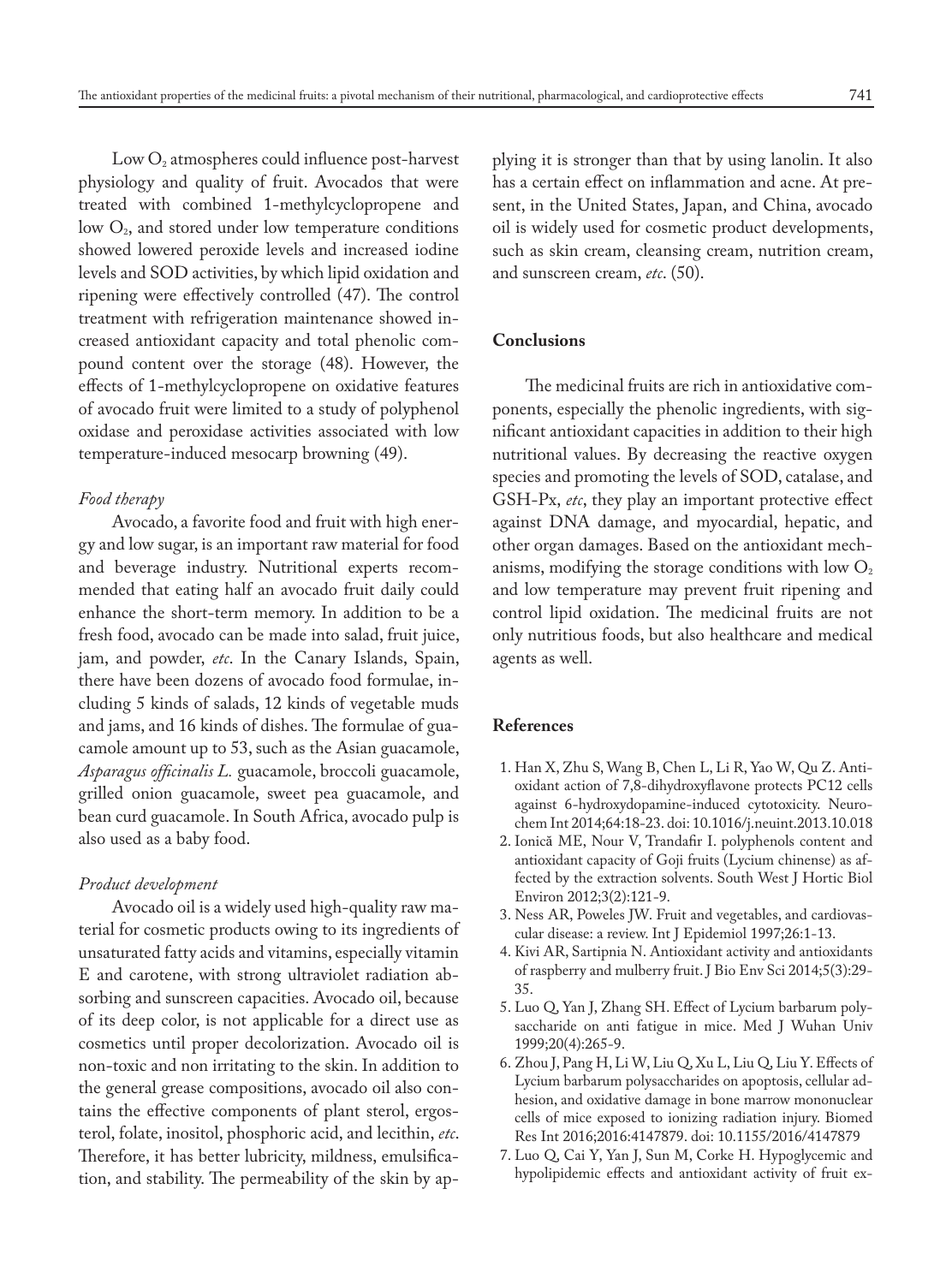tracts from Lycium barbarum. Life Sci 2004;76(2):137-49.

- 8. Zhang ZP, Huang WB, Liao GL, Wang YJ. The antioxidant activity of different extracts from Fructus lycii. Acta Bot Boreal Occident Sin 2007;27(5):943-6.
- 9. Wen RL, Li GL. Study of Fructus Lych on radiosensitivity resistivity in human lymphocytes. Liaoning J Tradit Chin Med 2001;28(1):60-1.
- 10. Zhang M, Chen H, Huang J, Li Z, Zhu C, Zhang S. Effect of lycium barbarum polysaccharide on human hepatoma QGY7703 cells: inhibition of proliferation and induction of apoptosis. Life Sci 2005;76(18):2115-24. doi:10.1016/j. lfs.2004.11.009
- 11. Kong B, Kong WH. Clinical observation on treatment of heart failure with ginseng medlar decoction. J Jining Med Coll 2002;25(3):38.
- 12. Qian XS, Zhang WM, Jin JN, Huang JJ, Xu HB, Xie XL, Zhang GL. Health care function and rational development and utilization of Lycium barbarum. Chin Wild Plant Resour 2014;33(3):62-9.
- 13. Wu BB, Zhen DD, Zhen HS, Xu YH. Research progress of mulberry. Asia-Pacific Tradit Med 2015;11(6):41-3.
- 14. Kobus-Cisowska J, Gramza-Michalowska A, Kmiecik D, Flaczyk E, Korczak J. Mulberry fruit as an antioxidant component in muesli. Agr Sci 2013;4(5B):130-5. doi:10.4236/ as.2013.45B024
- 15. Kwon EH, Jung MA, Rhee SJ, Choi SW, Cho SH. Antioxidant effects and improvement of lipid metabolism of mulberry fruit, mulberry leaves and silkworm powder with different mixing ratios in streptozotocin-induced diabetic rats. J NutrHealth 2006;39(2):91-9.
- 16. Lee JS, Kim YR, Song IG, Ha SJ, Kim YE, Baek NI, et al. Cyanidin-3-glucoside isolated from mulberry fruit protects pancreatic β-cells against oxidative stress-induced apoptosis. Int J Mol Med 2015;35(2):405-12. doi: 10.3892/ ijmm.2014.2013
- 17. Lee JS, Synytsya A, Kim HB, Choi DJ, Lee S, Lee J, Kim WJ, Jang S, Park YI. Purification, characterization and immunomodulating activity of a pectic polysaccharide isolated from Korean mulberry fruit Oddi (Morus alba L.). Int Immunopharmacol 2013;17(3);858-66.
- 18. Lee JS, Kim YR, Park JM, Ha SJ, Kim YE, Baek NI, et al. Mulberry fruit extract protects pancreatic β-cells against hydrogen peroxide-induced apoptosis via antioxidative activity. Molecules 2014;19(7):8904-15. doi:10.3390/molecules19078904
- 19. Liu CJ, Lin JY. Protective effects of strawberry and mulberry fruit polysaccharides on inflammation and apoptosis in murine primary splenocytes. J Food Drug Anal 2014;22(2):210-9.
- 20. Li YB, Deng XT, Luo D, Xu YC, Yang GQ, Lin XC, Li CG. Comparative study on the antioxidation effect of Panax notoginseng and mulberry. Mod J Integr Tradit Chin West Med 2014;23(8):822-3.
- 21. Deng XT, Luo D, Li YB, Yang GQ, Xu YC, Lin XC, Li CG. The influence of mulberry extract on antioxidant capacity in D-galactose induced aging mice. Chin J Gerontol

2016;36(1):36-7.

- 22. Wang XY, Zhang Y, Zhang ZQ, Yu Y, Mao YF. Preventive action of extract from mulberry sarcocarp on experimental hyperlipidemia. Chin J Cardiovasc Rehabil Med 2009;18(5):494-7.
- 23. Wang XY, Mao YF, Zhang ZQ, Yu Y. The influence of mulberry extract on the expression of intercellular adhesion molecule-1 during the process of the formation of atherosclerotic plaque in experimental rabbits. Chin J Gerontol 2011;31(6):1009-12.
- 24. Liu DY. Pharmacological effects of longan and mulberry. Capital Med 2007;7(14):52.
- 25. Zhang F, Jin J, Xie CJ. Antioxidant activity tests of mulberry vinegar drink green tea and the capacity to remove DPPH. Food Res Dev 2010;31(12):97-9.
- 26. Song XY, Ren DW, Ren SQ. Nutrition and health function and comprehensive utilization of mulberry. Farm Prod Process 2004;10(8):22-4.
- 27. Lee I, Im SB, Jin CR, Heo HJ, Cho YS, Baik MY, Kim DO. Effect of maturity stage at harvest on antioxidant capacity and total phenolics in kiwifruits (Actinidia spp.) grown in Korea. Hortic Environ Biotechnol 2015;56(6):841-8. DOI 10.1007/s13580-015-1085-y
- 28. Park Y-S, Jung S-T, Kang S-G, Drzewiecki J, Namiesnik J, Haruenkit R, et al. In vitro studies of polyphenols, antioxidants and other dietary indices in kiwifruit (Actinidia deliciosa). Int J Food Sci Nutr 2006;57(1-2):107-22.
- 29. Park YS, Jung ST, Kang SG, Heo BG, Arancibia-Avila P, Toledo F, et al. Antioxidants and proteins in ethylene-treated kiwifruits. Food Chem 2008;107(2):640-8. doi:10.1016/j. foodchem.2007.08.070
- 30. Jung KA, Song TC, Han D, Kim IH, Kim YE, Lee CH. Cardiovascular protective properties of kiwifruit extracts in vitro. Biol Pharm Bull 2005;28(9):1782-5.
- 31. Collins BH, Horská A, Hotten PM, Riddoch C, Collins AR. Kiwifruit protects against oxidative DNA damage in human cells and in vitro. Nutr Cancer 2001;39(1):148-53. doi: 10.1207/S15327914nc391\_20.
- 32. Xu CW. Kiwi diet for nasopharyngeal carcinoma. Orient Diet-Ther Health Care 2007;5(12):18.
- 33. Chen DH, Tan YZ. Research progress on pharmacological activity of kiwifruit. Acad J Guangdong Coll Pharm 2002;18(3):231-3.
- 34. Collins AR, Harrington V, Drew J, Melvin R. Nutritional modulation of DNA repair in a human intervention study. Carcinogenesis 2003;24(3):511-5.
- 35. Motohashi N, Shirataki Y, Kawase M, Tani S, Sakagami H, Satoh K, et al. Cancer prevention and therapy with kiwifruit in Chinese folklore medicine: a study of kiwifruit extracts. J Ethnopharmacol 2002;81(3):357-64.
- 36. Zhao HY. Brief analysis on the research significance of Actinidia Chinensis polysaccharide in the treatment of gastric carcinoma. Guangming J Chin Med 2017;32(13):1833-4.
- 37. Zhu CC, Liu ZQ, Liu L. Comparative studies on pharmacological effects of anti-myocardial infaction of different extraction from fruits of Actinidia rubricaulis var. coriacea.